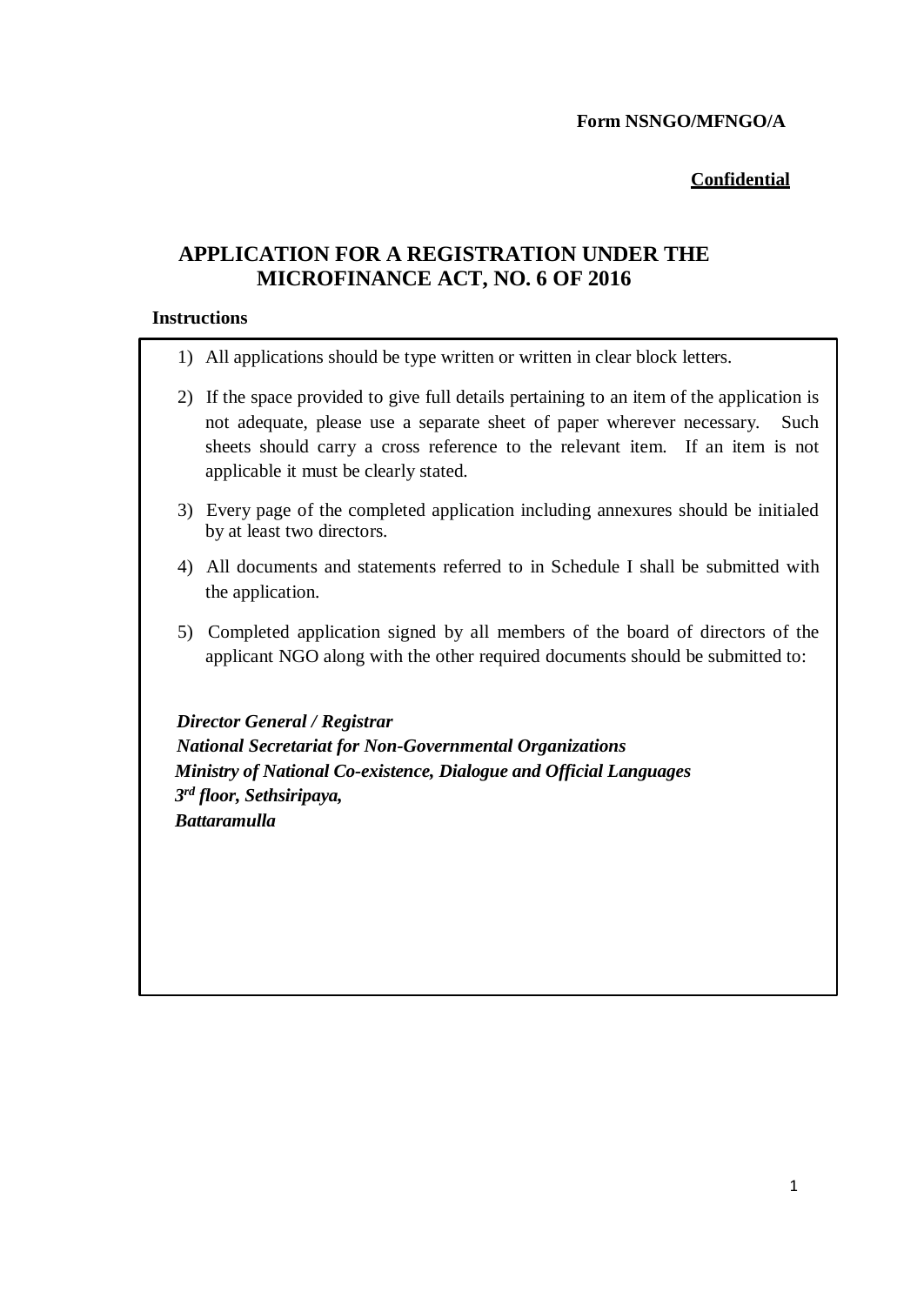To: Director General / Registrar National Secretariat for Non-Governmental Organizations Ministry of National Co-existence, Dialogue and Official Languages 3 rd floor, Sethsiripaya, Battaramulla .

……………………………………………………………………………………….…

(Name of NGO) of ……………………………...…………………………….……...

……………………………………………………………………………..…(Address)

do hereby apply to the Director General / Registrar of the National Secretariat for Non-Governmental Organizations for registration in terms of the provisions of the Microfinance Act, No. 6 of 2016. The following information and documents are furnished in support of the application.

# 1**). General Information of the NGO**

- 1.1. Date of registration as a NGO:
- 1.2. Date of commencement of operations:
- 1.3. Address of:
	- 1.3.1. Registered Office:
	- 1.3.2. Head/Administrative Office:
	- 1.3.3. Branch Office(s):

| Location | <b>DS Division</b> | <b>District</b> | <b>Contact Details</b> |
|----------|--------------------|-----------------|------------------------|
|          |                    |                 |                        |
|          |                    |                 |                        |
|          |                    |                 |                        |
|          |                    |                 |                        |
|          |                    |                 |                        |
|          |                    |                 |                        |

- 1.4. Financial year of the NGO:
- 1.5. Description of the main lines of microcredit operations:

………………………………………………………………………………….. ...………………………………………………………………………………… ...………………………………………………………………………………… ...………………………………………………………………………………… …………………………………………………………………………............... ...............................................................................................................................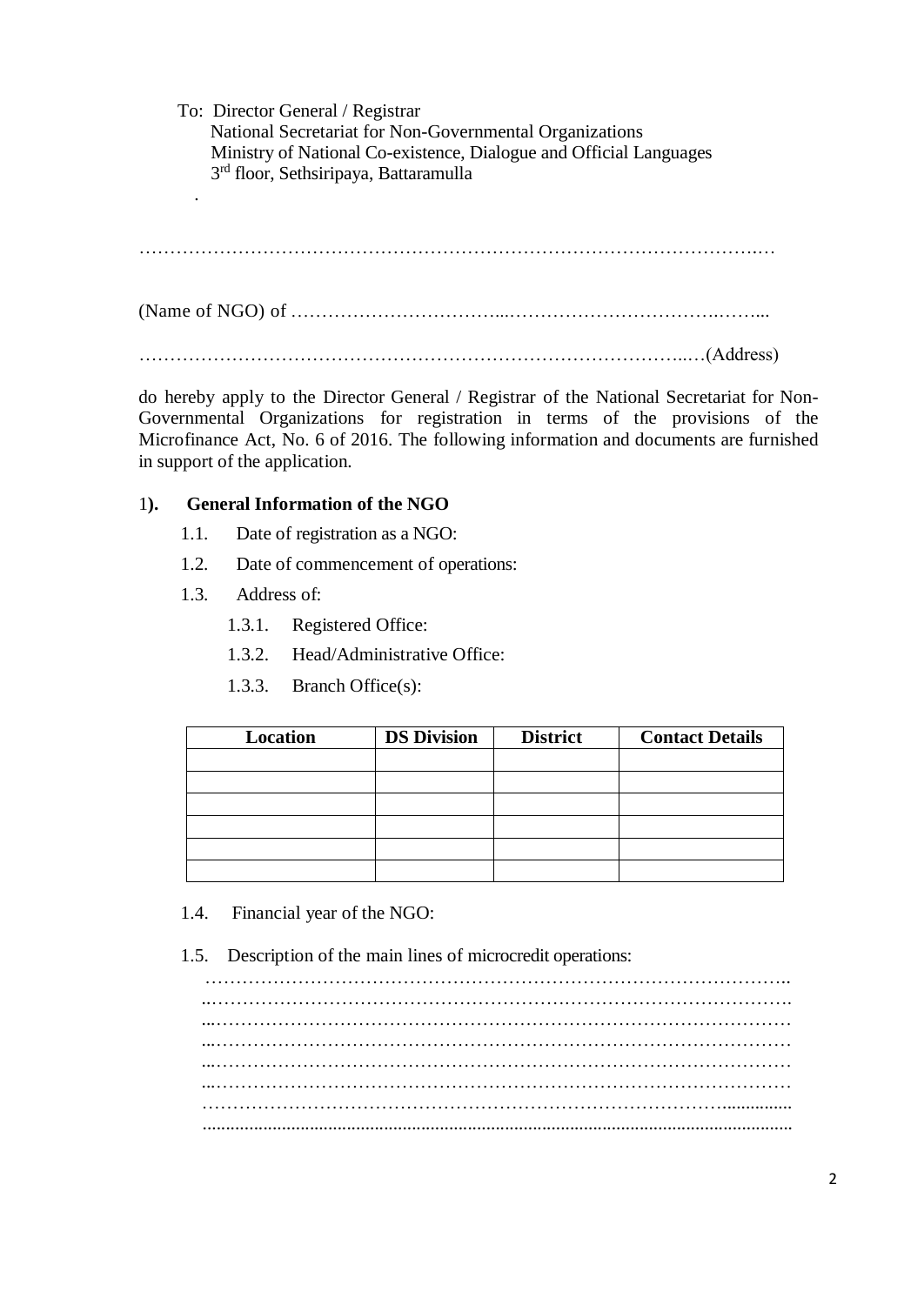## **1.6 (A). Board of Directors**

| <b>Full Name of</b><br>director<br>(Please begin<br>with the name<br>of the<br>Chairman) | <b>Residential</b><br><b>Address</b> | Date of<br><b>Birth</b><br>DD/MM/YYYY | <b>National</b><br><b>Identity</b><br>Card<br>(NIC)No. | Passport No. | Date of<br>appointment<br>as a director<br><b>DD/MM/YYYY</b> | <b>Qualifications</b> | Occupation<br>a | <b>Contact</b><br><b>Details</b> |
|------------------------------------------------------------------------------------------|--------------------------------------|---------------------------------------|--------------------------------------------------------|--------------|--------------------------------------------------------------|-----------------------|-----------------|----------------------------------|
|                                                                                          |                                      |                                       |                                                        |              |                                                              |                       |                 |                                  |
| 2.                                                                                       |                                      |                                       |                                                        |              |                                                              |                       |                 |                                  |
| ⌒                                                                                        |                                      |                                       |                                                        |              |                                                              |                       |                 |                                  |
| 4.                                                                                       |                                      |                                       |                                                        |              |                                                              |                       |                 |                                  |
| 5.                                                                                       |                                      |                                       |                                                        |              |                                                              |                       |                 |                                  |
| 6.                                                                                       |                                      |                                       |                                                        |              |                                                              |                       |                 |                                  |
| 7<br>$\prime$ .                                                                          |                                      |                                       |                                                        |              |                                                              |                       |                 |                                  |
| 8.                                                                                       |                                      |                                       |                                                        |              |                                                              |                       |                 |                                  |
| 9.                                                                                       |                                      |                                       |                                                        |              |                                                              |                       |                 |                                  |

a*/ Position held in other entity*

| <b>Full Name of</b><br><b>CEO/GM</b> | <b>Residential</b><br><b>Address</b> | Date of<br><b>Birth</b><br>DD/MM/YYYY | NIC No. | <b>Passport</b><br>No. | Date of<br>appointment as<br>a CEO/GM<br><b>DD/MM/YYYY</b> | <b>Oualifications</b> | <b>Occupation</b> | Contact<br><b>Details</b> |
|--------------------------------------|--------------------------------------|---------------------------------------|---------|------------------------|------------------------------------------------------------|-----------------------|-------------------|---------------------------|
| . .                                  |                                      |                                       |         |                        |                                                            |                       |                   |                           |

# **1.7 (B). Chief Executive Officer (CEO)/General Manager (GM)**

a*/ Position held in other entity*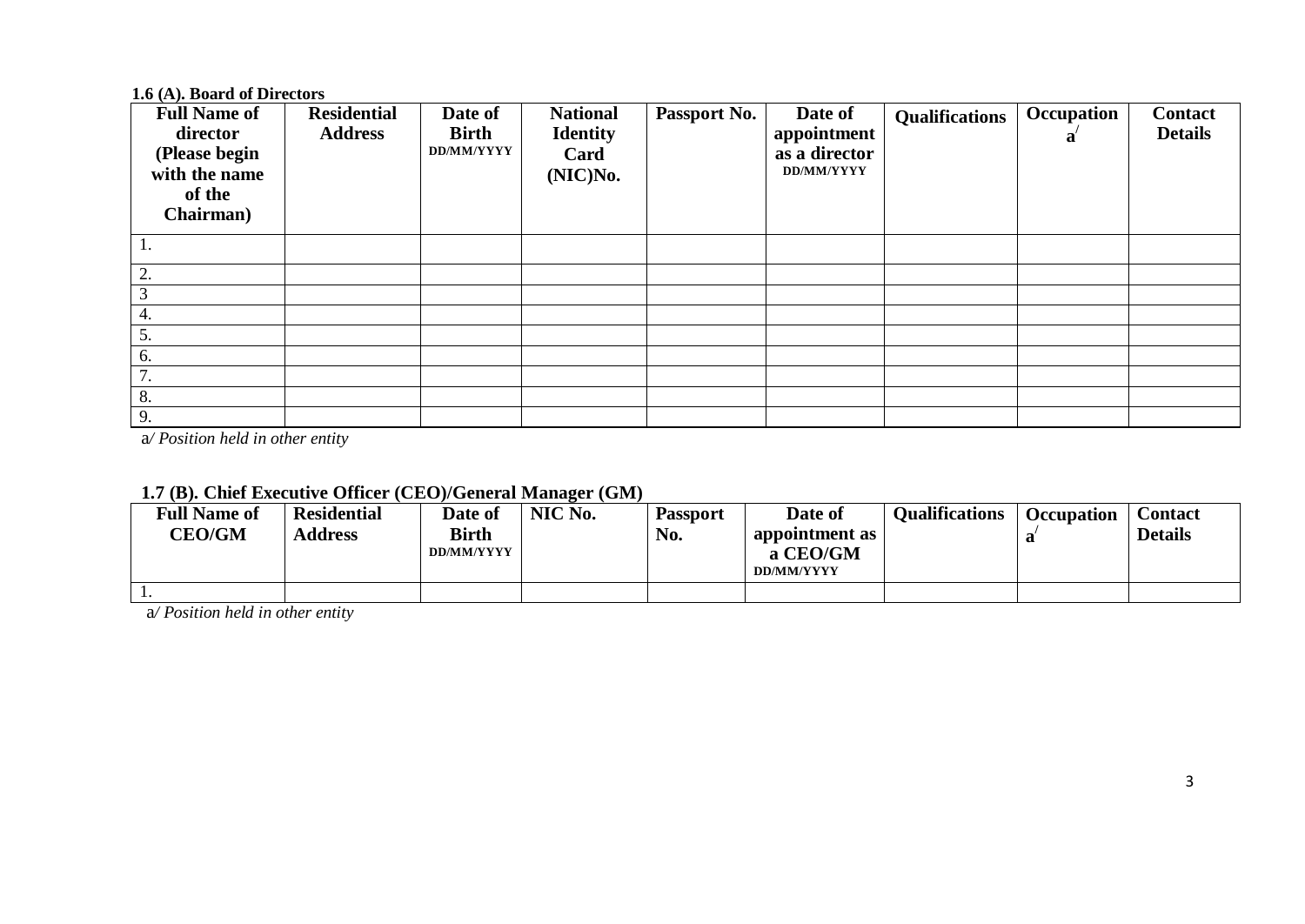1.7. Name, address and contact details of the Secretary of the NGO:

....................................................................................................................... ....................................................................................................................... ....................................................................................................................... .......................................................................................................................

1.8. Names and addresses of the NGO's bankers:

| <b>Name of the Bank</b> | <b>Branch</b> | <b>Address</b> |
|-------------------------|---------------|----------------|
|                         |               |                |
|                         |               |                |
|                         |               |                |

### 1.9. **Auditors (External)**

- 1.10.1. Name of the Auditor, address and contact details:
- 1.10.2. Since which financial year has the said auditor audited the NGO?
- 1.10.3. Whether any of the partners/directors of the audit firm is a shareholder of the NGO. (If yes, give details):
- 1.10.4. Audit fees paid for the last three financial years :
- 1.10.5. Whether any financial accommodation is granted to the audit firm or a partner/director of the firm. (If yes, give details):

#### 1.10. **Auditors (Internal)**

1.10.1. State whether the NGO has an internal auditor/internal audit functions:

If yes, provide the following details

- a) Name of the internal auditor:
- b) Qualifications and experience:
- c) Total staff available to the internal auditor and their qualifications:

| <b>Name</b> | Qualification | <b>No. of Years</b><br>in Service |
|-------------|---------------|-----------------------------------|
|             |               |                                   |
| 2.          |               |                                   |
| 3.          |               |                                   |
|             |               |                                   |
|             |               |                                   |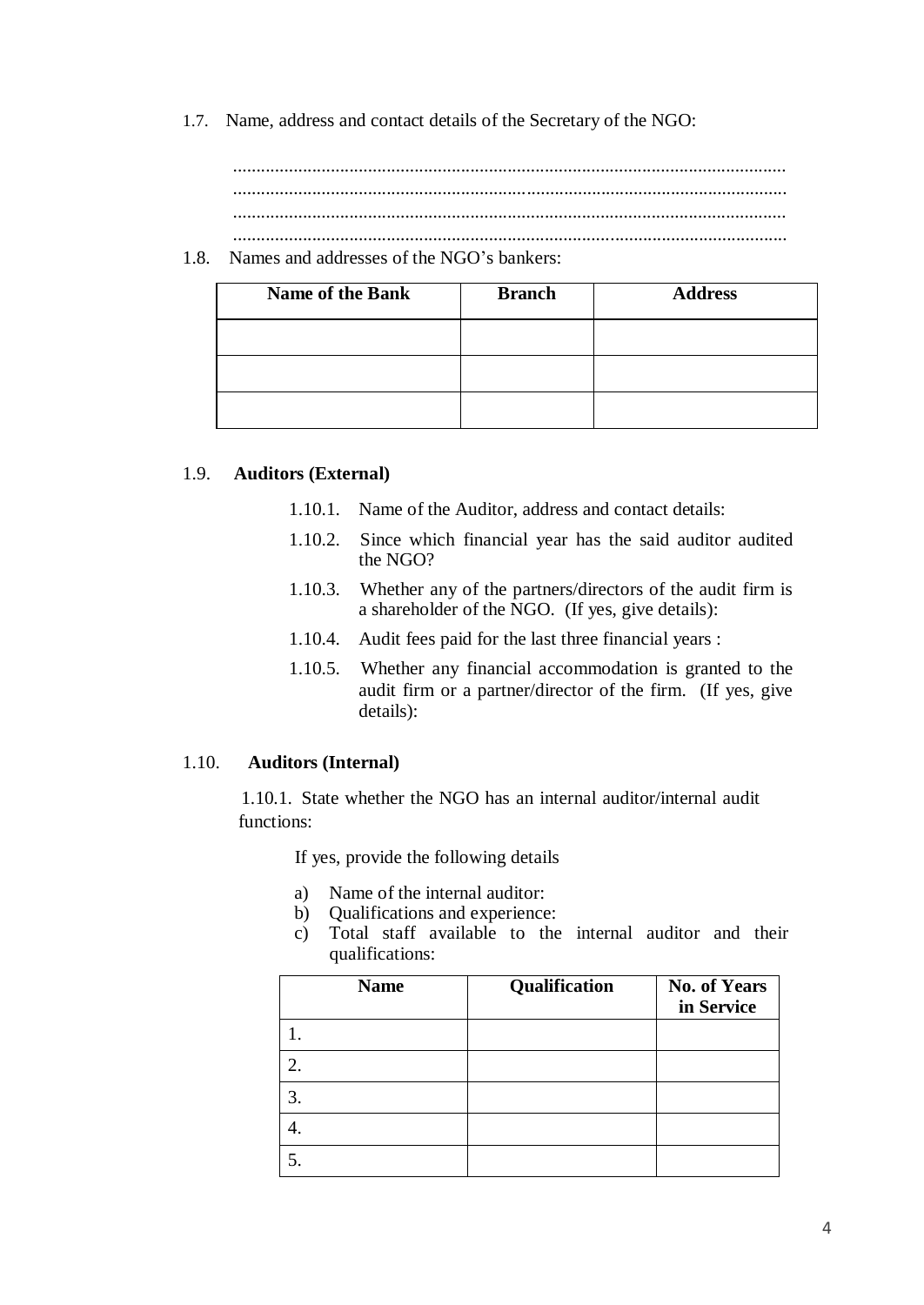- 1.10.2. If the internal audit function is outsourced, state the following details:
	- a) Name of the internal auditor:
	- b) Address and contact Details:
	- c) Qualifications and experience:
	- d) Number of years of service to the NGO:

1.10.3. Name of the authority to which the internal auditor reports:

# **2. Core Capital of the NGO a/**

As at the end of the last three financial years and as at the end of the month immediately preceding the month in which the application is made.

|     |                                                               |    |    |    | (In Rupees '000) |
|-----|---------------------------------------------------------------|----|----|----|------------------|
|     | <b>Item</b>                                                   | 20 | 20 | 20 | As at            |
| (a) | Issued and fully paid<br>ordinary<br>shares (issued for cash) |    |    |    |                  |
| (b) | <b>Statutory reserves</b>                                     |    |    |    |                  |
| (c) | General reserves                                              |    |    |    |                  |
| (d) | Retained profit or (loss) as shown in                         |    |    |    |                  |
| (e) | Unpublished<br>year's<br>current<br>$profit/(\text{loss})$    |    |    |    |                  |
| (f) | Core capital (from (a) to $(f)$ )                             |    |    |    |                  |
|     |                                                               |    |    |    |                  |

**a***/ Refer item No. 6 of Schedule I*

### **3**. **Details of the immovable properties (land and building) a/**

| <b>Type of</b><br><b>Immovable</b> | <b>Location</b> | Cost | <b>Revaluation (if any)</b> |                       |  |  |
|------------------------------------|-----------------|------|-----------------------------|-----------------------|--|--|
| <b>Property</b>                    |                 |      | <b>Date</b>                 | <b>Amount</b><br>(Rs) |  |  |
|                                    |                 |      |                             |                       |  |  |
|                                    |                 |      |                             |                       |  |  |
|                                    |                 |      |                             |                       |  |  |
|                                    |                 |      |                             |                       |  |  |
|                                    |                 |      |                             |                       |  |  |

*a/ Refer item No. 7 of Schedule I*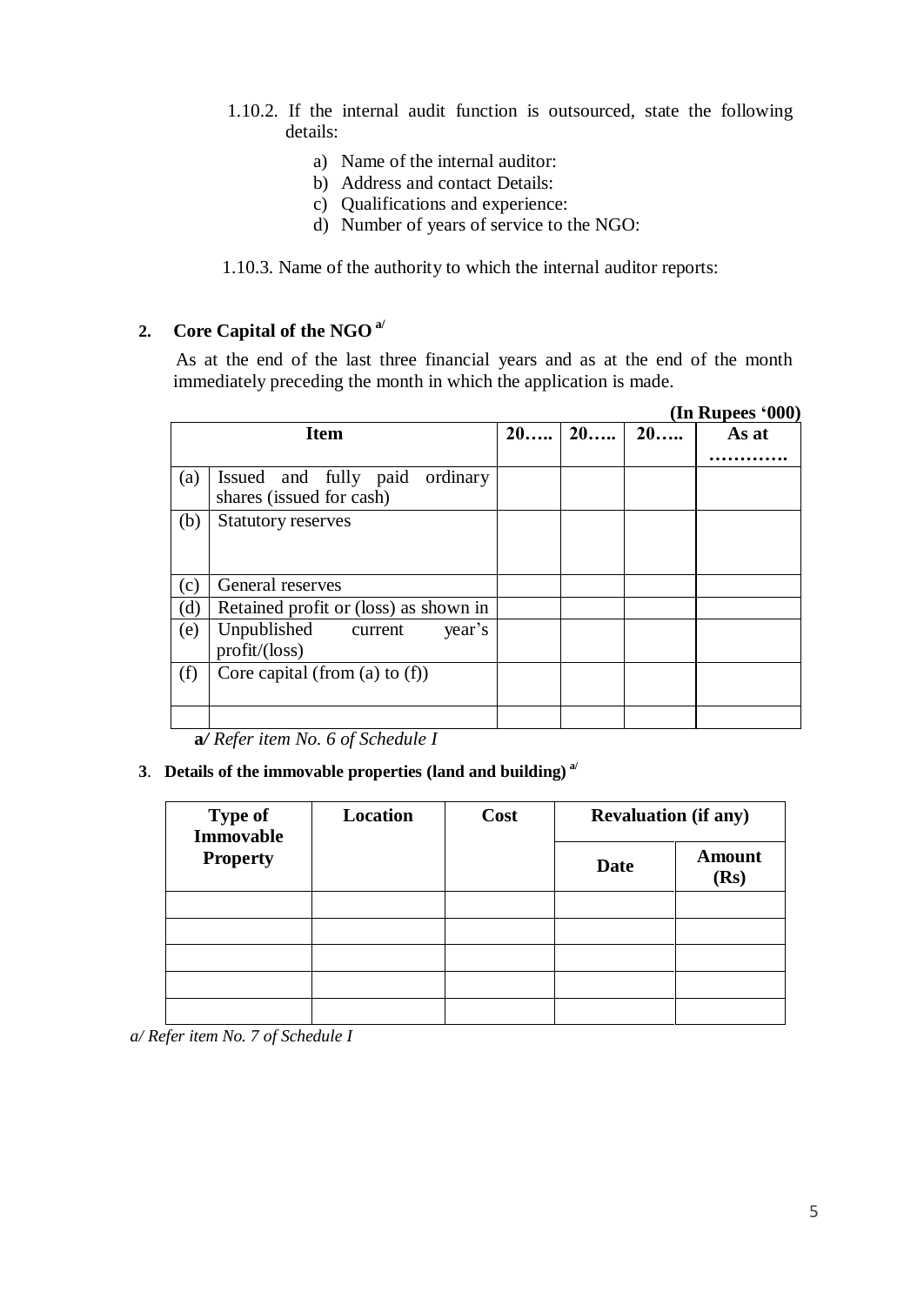#### **4. Related Party Exposures (Rs. '000)**

| Name of<br><b>Microfinance</b><br>NGO | Nature of<br>Relationship <sup>1</sup> | Nature of<br><b>Business</b> | Loans & Advances <sup>2</sup>  |                                    | Collateral <sup>3</sup> |                   | Any Other Exposures <sup>4</sup>     |                                 |                                                        |
|---------------------------------------|----------------------------------------|------------------------------|--------------------------------|------------------------------------|-------------------------|-------------------|--------------------------------------|---------------------------------|--------------------------------------------------------|
|                                       |                                        |                              | On<br><b>Balanc</b><br>e Sheet | <b>Off Balance</b><br><b>Sheet</b> | Amount                  | Type <sup>5</sup> | On<br><b>Balance</b><br><b>Sheet</b> | Off<br><b>Balanc</b><br>e Sheet | Nature of<br><b>Transactio</b><br>ns (Pls.<br>specify) |
|                                       |                                        |                              |                                |                                    |                         |                   |                                      |                                 |                                                        |
|                                       |                                        |                              |                                |                                    |                         |                   |                                      |                                 |                                                        |
|                                       |                                        |                              |                                |                                    |                         |                   |                                      |                                 |                                                        |
|                                       |                                        |                              |                                |                                    |                         |                   |                                      |                                 |                                                        |

<sup>2</sup> Loans and advances extended to the related party NGO/company/individual by the applicant NGO/company

<sup>3</sup> Collateral accepted against loans and advances extended to the related party NGO/company/individual by the applicant NGO/company

5 **IPF** – Immovable properties (Freehold basis) **IPL** - Immovable properties (Leasehold basis) **C** – Cash **GS** – Government securities  **O** – Any other securities

<sup>&</sup>lt;sup>1</sup> **H** – Holding NGO/company **S** – Subsidiary (directly or indirectly owned subsidiaries) **A** – Associate (directly or indirectly owned associates) **OI** – Other investee entities **D** – directors of the NGO/Company **DH** – **DH** – directors of the Holding NGO/Company **DS** – directors of the Subsidiary NGO/Company leer Investee Entities **SDC** – Spouse and Dependent Children of directors of the NGO/Company **DA** – directors of the Associate NGO/Company **DOI** – directors of the Other Investee Entities **SDC** – Spouse and Dependent Children of directors of the NG<br>**SDCO** - Spouse and Dependent Children of directors of any other r **SDCO** - Spouse and Dependent Children of directors of any other related party NGO/companies **KMPO** – Spouse and Dependent Children of a KMP of the NGO/Company **JD** – director of a company is a director of any entity (based on common directorship) shareholding

<sup>&</sup>lt;sup>4</sup> Any exposure other than equity investment and loans and advances, e.g., interNGO/company transactions

Note: KMP means a person having authority and responsibility for planning, directing and controlling the activities of any microfinance NGO/company directly or indirectly.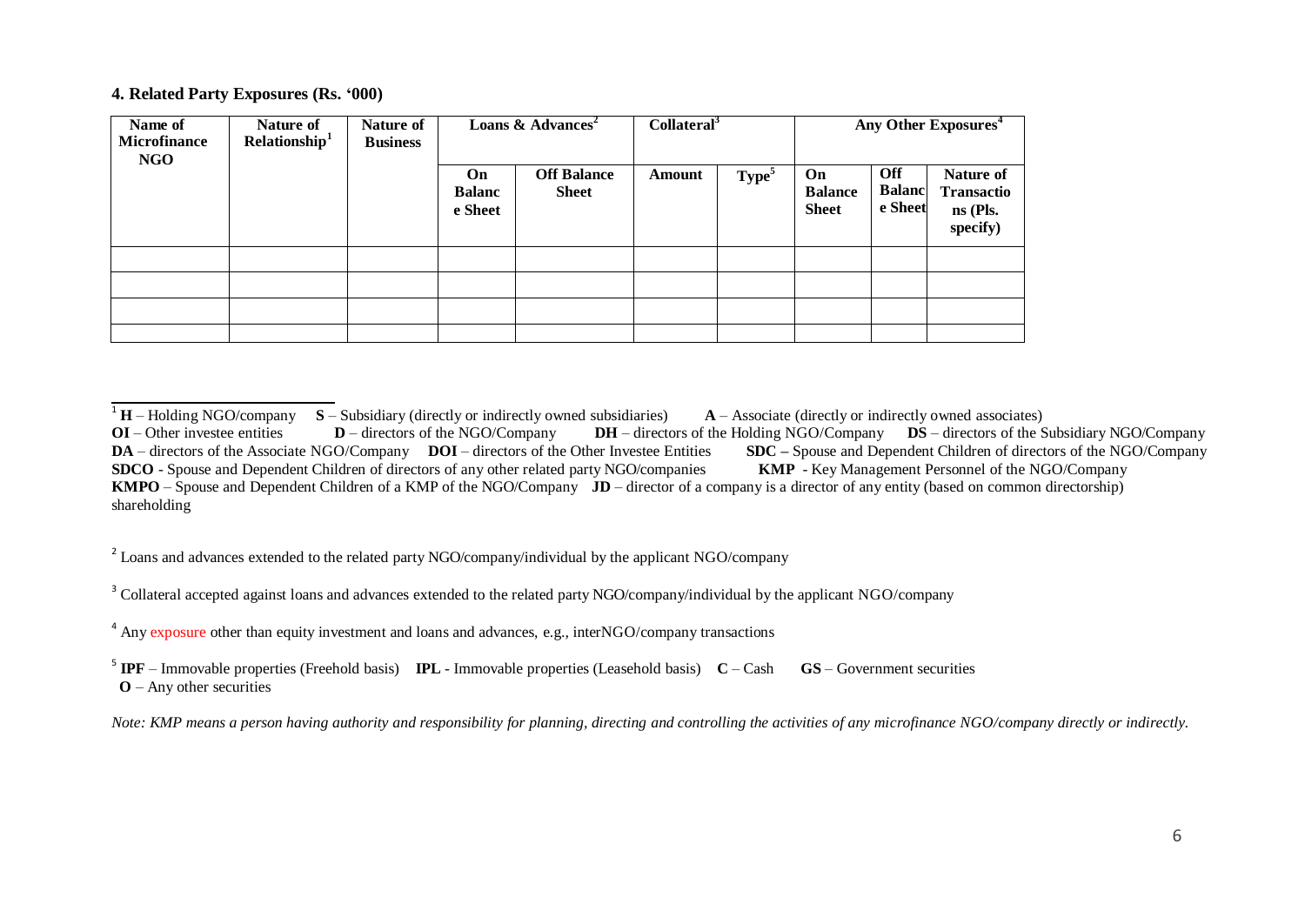#### **5. Large Exposures**

(Facilities that exceed 5% of the core capital of the applicant NGO or the 10 largest exposures)

| Name of              | <b>Nature of</b><br>Relationship <sup>1</sup> | Loan Type <sup>6</sup> | Classification <sup>7</sup> | <b>Loans &amp; Advances</b>                   |                                  | <b>Collateral</b>           |             |
|----------------------|-----------------------------------------------|------------------------|-----------------------------|-----------------------------------------------|----------------------------------|-----------------------------|-------------|
| Microfina<br>nce NGO |                                               |                        |                             | <b>Granted</b><br><b>Amount</b><br>(Rs. '000) | <b>Outstanding</b><br>(Rs. '000) | <b>Amount</b><br>(Rs. '000) | <b>Type</b> |
|                      |                                               |                        |                             |                                               |                                  |                             |             |
|                      |                                               |                        |                             |                                               |                                  |                             |             |
|                      |                                               |                        |                             |                                               |                                  |                             |             |
|                      |                                               |                        |                             |                                               |                                  |                             |             |
|                      |                                               |                        |                             |                                               |                                  |                             |             |
|                      |                                               |                        |                             |                                               |                                  |                             |             |
|                      |                                               |                        |                             |                                               |                                  |                             |             |

 $6$  TL -Term Loans  $L$  – Leasing **HP** – Hire Purchases **P** – Pawning O – Others

<sup>7</sup> **C** – No arrears **O** – 30 to 60 days in arrears **S** - 61 to 90 days in arrears **D** – 91 to 180 days in arrears **L** – Over 180 days in arrea

<sup>&</sup>lt;sup>1</sup> **H** – Holding NGO/company **S** – Subsidiary (directly or indirectly owned subsidiaries) **A** – Associate (directly or indirectly owned associates)

**OI** – Other investee entities **D** – directors of the NGO/Company **DH** – directors of the Holding NGO/Company **DS** – directors of the Subsidiary NGO/Company **DA** – directors of the Associate NGO/Company **DOI** – directors o **DA** – directors of the Associate NGO/Company **DOI** – directors of the Other Investee Entities **SDCO** - Spouse and Dependent Children of directors of any other related party NGO/companies **KMP** - Key Management Personnel of the NGO/Company **KMPO** – Spouse and Dependent Children of a KMP of the NGO/Company **JD** – director of a company is a director of any entity (based on common directorship) shareholding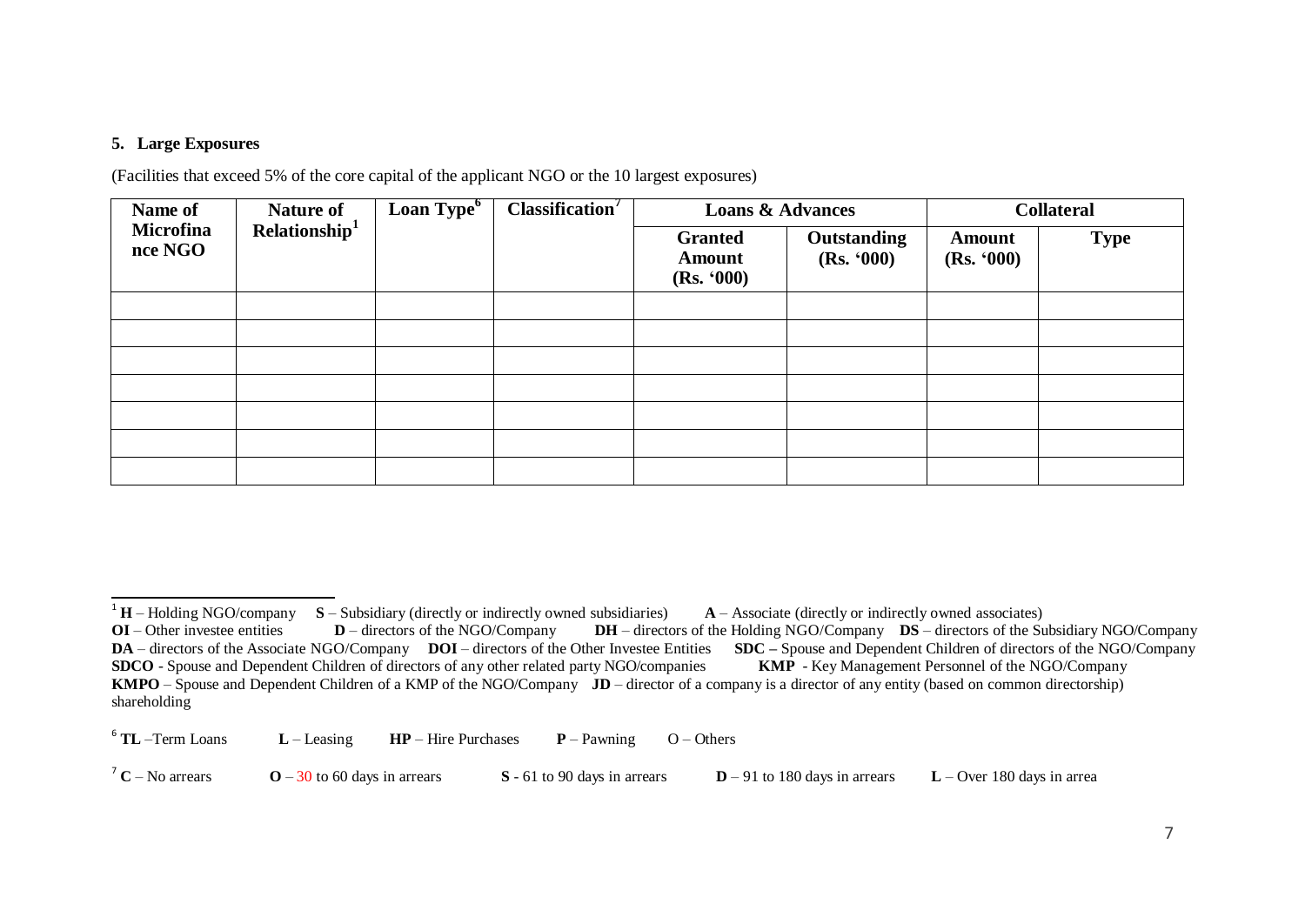# **6. Asset Quality**

|                  | <b>Performing Loans</b>             |                          |                   | <b>Non-Performing Loans</b>     |                    |                                   |                    |                                    |                    |                                    |                         |                         |  |
|------------------|-------------------------------------|--------------------------|-------------------|---------------------------------|--------------------|-----------------------------------|--------------------|------------------------------------|--------------------|------------------------------------|-------------------------|-------------------------|--|
|                  |                                     | <b>No Arrears</b>        |                   | 31-60 days in<br><b>Arrears</b> |                    | 61 - 90 days in<br><b>Arrears</b> |                    | 91 - 180 days in<br><b>Arrears</b> |                    | Over 180 days in<br><b>Arrears</b> |                         | <b>Total</b>            |  |
| <b>Loan Type</b> | Accounts<br>ð<br>$\dot{\mathsf{z}}$ | Outstanding<br>(Rs.3000) | Accounts<br>No.of | Outstanding<br>(Rs.3000)        | Accounts<br>No. of | Outstanding<br>(Rs.3000)          | Accounts<br>No. of | Outstanding<br>(Rs.3000)           | Accounts<br>No. of | Outstanding<br>(Rs.3000)           | Accounts<br>ð<br>,<br>Š | Outstanding<br>(Rs.300) |  |
| Term Loans       |                                     |                          |                   |                                 |                    |                                   |                    |                                    |                    |                                    |                         |                         |  |
| Leasing          |                                     |                          |                   |                                 |                    |                                   |                    |                                    |                    |                                    |                         |                         |  |
| Hire Purchase    |                                     |                          |                   |                                 |                    |                                   |                    |                                    |                    |                                    |                         |                         |  |
| Pawning          |                                     |                          |                   |                                 |                    |                                   |                    |                                    |                    |                                    |                         |                         |  |
| .                |                                     |                          |                   |                                 |                    |                                   |                    |                                    |                    |                                    |                         |                         |  |
| .                |                                     |                          |                   |                                 |                    |                                   |                    |                                    |                    |                                    |                         |                         |  |
| Other            |                                     |                          |                   |                                 |                    |                                   |                    |                                    |                    |                                    |                         |                         |  |
| <b>Total</b>     |                                     |                          |                   |                                 |                    |                                   |                    |                                    |                    |                                    |                         |                         |  |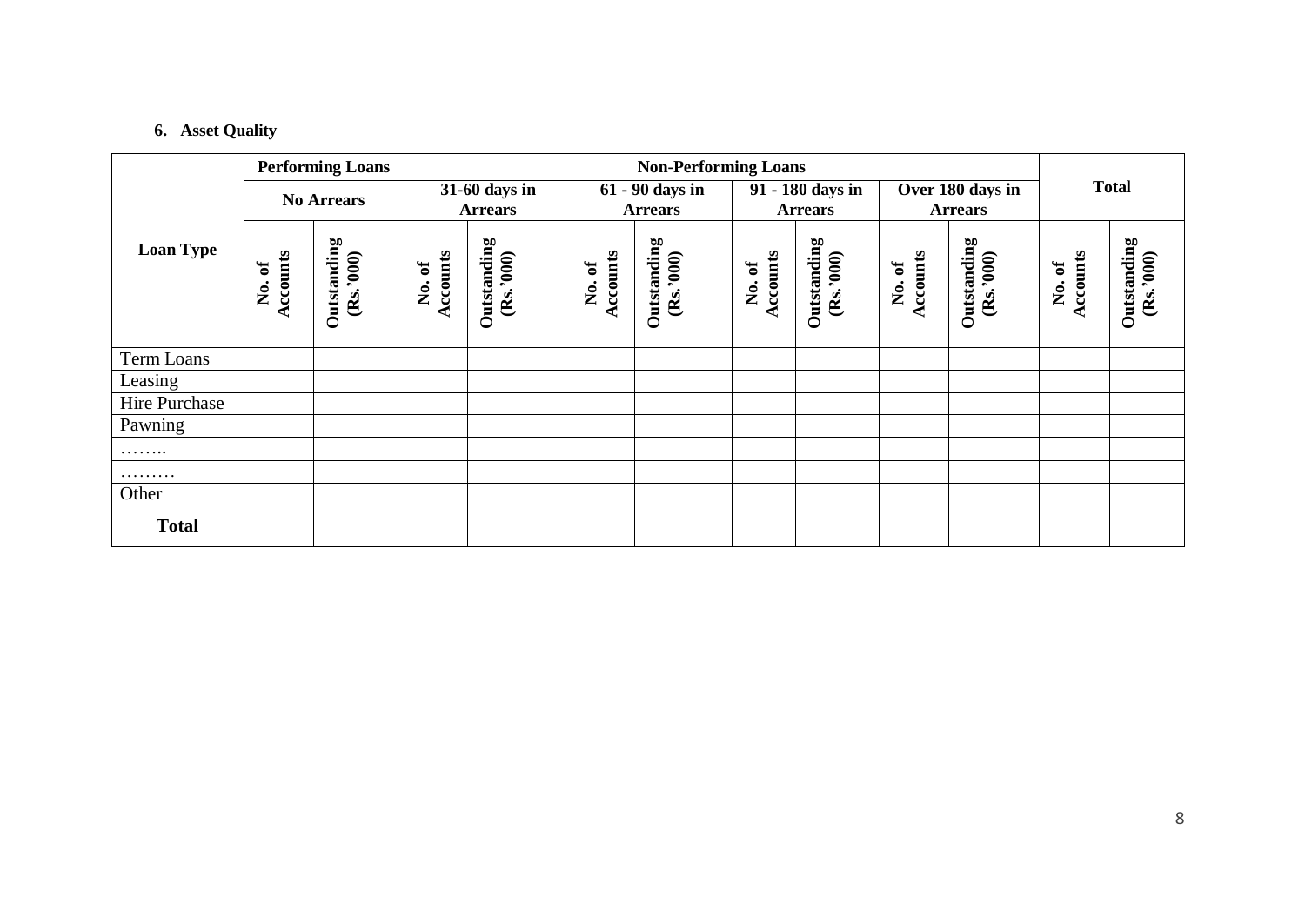|           | Name of the Source                                              | <b>Amount Received</b><br>(Rs.3000) | Annual Interest<br>Rate % | Date of Receipt of<br>the Loan | Nature of<br>Security | Amount<br>Outstanding<br>(Rs.'000) |
|-----------|-----------------------------------------------------------------|-------------------------------------|---------------------------|--------------------------------|-----------------------|------------------------------------|
| A.        | <b>From Licensed Banks</b>                                      |                                     |                           |                                |                       |                                    |
|           | i.                                                              |                                     |                           |                                |                       |                                    |
|           | ii.                                                             |                                     |                           |                                |                       |                                    |
|           |                                                                 |                                     |                           |                                |                       |                                    |
| <b>B.</b> | From<br><b>Other</b><br><b>Financial</b><br><b>Institutions</b> |                                     |                           |                                |                       |                                    |
|           | i.                                                              |                                     |                           |                                |                       |                                    |
|           | $\mathbf{ii}$                                                   |                                     |                           |                                |                       |                                    |
|           | C. From directors                                               |                                     |                           |                                |                       |                                    |
|           | i.                                                              |                                     |                           |                                |                       |                                    |
|           | ii.                                                             |                                     |                           |                                |                       |                                    |
|           |                                                                 |                                     |                           |                                |                       |                                    |
|           | D. From Other Sources                                           |                                     |                           |                                |                       |                                    |
|           | i.                                                              |                                     |                           |                                |                       |                                    |
|           | ii.                                                             |                                     |                           |                                |                       |                                    |
|           |                                                                 |                                     |                           |                                |                       |                                    |
|           | <b>Total</b>                                                    |                                     |                           |                                |                       |                                    |

7. Details of the borrowings as at end of the month immediately preceding the month in which the application is made.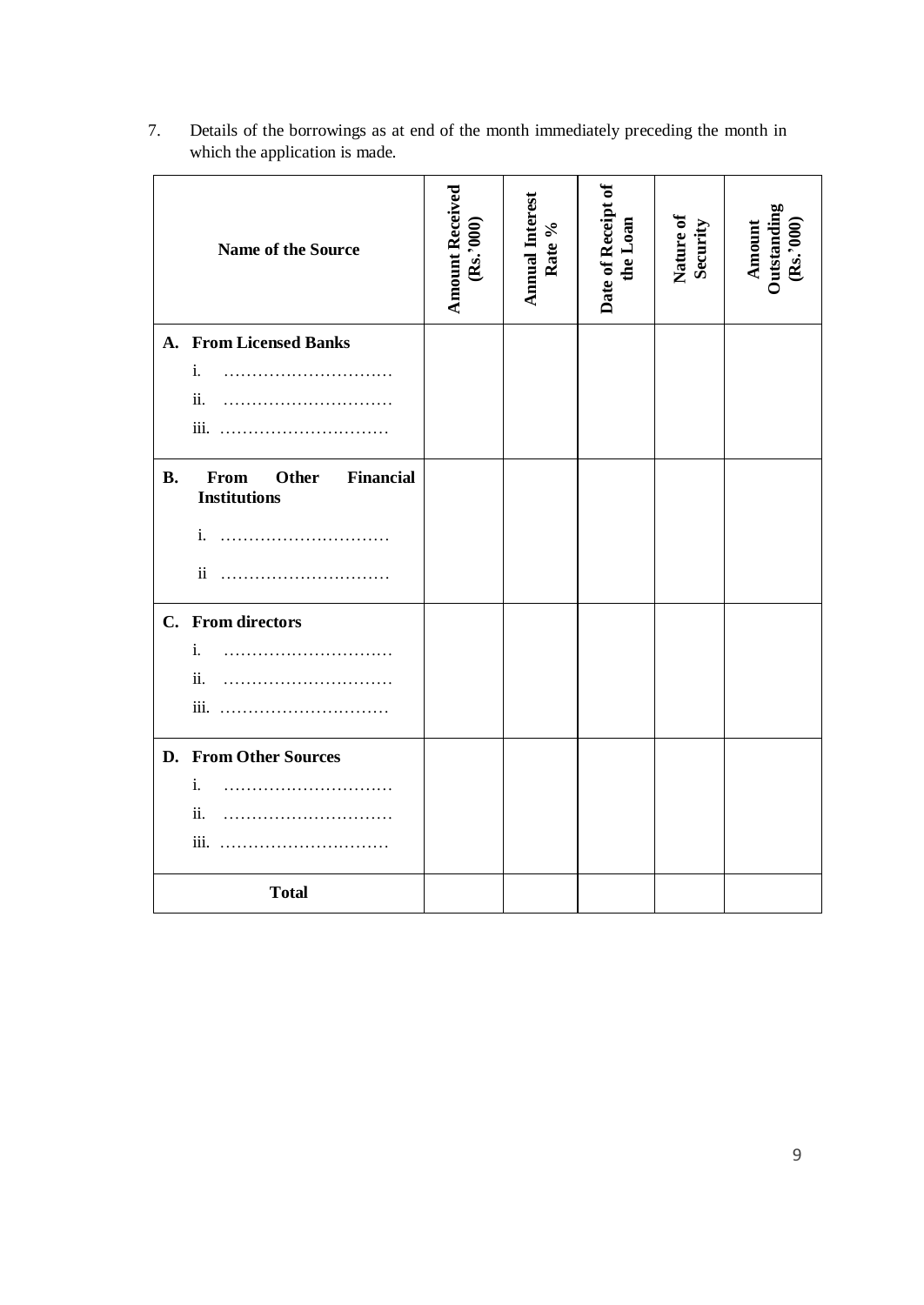|                       | $\cdots$               | <b>Lending Rates (Range/Annual)</b> |           |                   | <b>Default Charges</b>  |                     |  |
|-----------------------|------------------------|-------------------------------------|-----------|-------------------|-------------------------|---------------------|--|
| Category              | Less than 12<br>Months | 12 Months                           | 24 Months | Over 24<br>Months | $\mathcal{S}_{\bullet}$ | Amount<br>(Rs.'000) |  |
| Loans                 |                        |                                     |           |                   |                         |                     |  |
| Hire Purchase         |                        |                                     |           |                   |                         |                     |  |
| Finance Leasing       |                        |                                     |           |                   |                         |                     |  |
| Pawning               |                        |                                     |           |                   |                         |                     |  |
| <b>Other Products</b> |                        |                                     |           |                   |                         |                     |  |

### 8. Current Lending Rates/Charges:

We declare that the particulars stated in this application have been verified and are complete in all respects, and that the information is to our knowledge and belief true and accurate.

| (NGO) |
|-------|

| Names of directors | Signatures |
|--------------------|------------|
| $1_{-}$            |            |
| 2.                 |            |
|                    |            |
| 4.                 |            |
|                    |            |
|                    |            |
|                    |            |
|                    |            |
|                    | .          |
|                    |            |
|                    |            |

(Common seal of the NGO)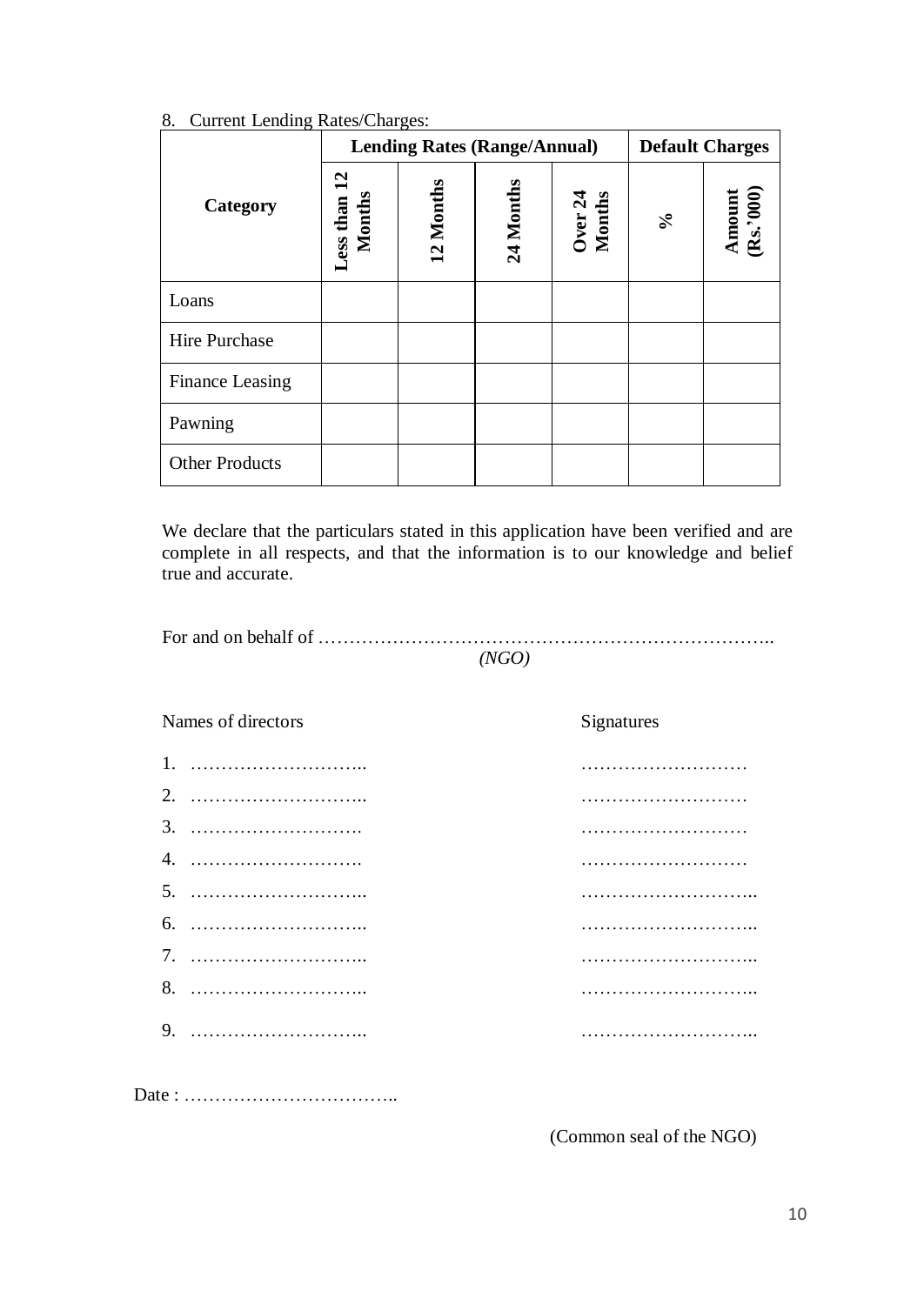#### **9.3.1. (A). Board of directors**

| <b>Full Name of</b><br>director (Please<br>begin with the<br>name<br>of the Chairman) | <b>Residential</b><br><b>Address</b> | Date of<br><b>Birth</b><br>DD/MM/YYYY | NIC No. | Passport No. | Date of<br>appointment<br>as a director<br>DD/MM/YYYY | <b>Qualifications</b> | Occupation | <b>Contact</b><br><b>Details</b> |
|---------------------------------------------------------------------------------------|--------------------------------------|---------------------------------------|---------|--------------|-------------------------------------------------------|-----------------------|------------|----------------------------------|
|                                                                                       |                                      |                                       |         |              |                                                       |                       |            |                                  |
|                                                                                       |                                      |                                       |         |              |                                                       |                       |            |                                  |
| 2.                                                                                    |                                      |                                       |         |              |                                                       |                       |            |                                  |
|                                                                                       |                                      |                                       |         |              |                                                       |                       |            |                                  |
| 4.                                                                                    |                                      |                                       |         |              |                                                       |                       |            |                                  |
| 5.                                                                                    |                                      |                                       |         |              |                                                       |                       |            |                                  |
| 6.                                                                                    |                                      |                                       |         |              |                                                       |                       |            |                                  |
| $\overline{7}$<br>7.                                                                  |                                      |                                       |         |              |                                                       |                       |            |                                  |
| 8.                                                                                    |                                      |                                       |         |              |                                                       |                       |            |                                  |
| 9.                                                                                    |                                      |                                       |         |              |                                                       |                       |            |                                  |

# **9.4.2. (B). Chief Executive Officer (CEO)/General Manager (GM)**

| <b>Full Name of</b><br><b>CEO/GM</b> | <b>Residential</b><br><b>Address</b> | Date of<br><b>Birth</b><br>DD/MM/YYYY | NIC No. | <b>Passport No</b> | Date of<br>appointment<br>as CEO/GM<br><b>DD/MM/YYYY</b> | <b>Oualifications</b> | Occupation | Contact<br><b>Details</b> |
|--------------------------------------|--------------------------------------|---------------------------------------|---------|--------------------|----------------------------------------------------------|-----------------------|------------|---------------------------|
|                                      |                                      |                                       |         |                    |                                                          |                       |            |                           |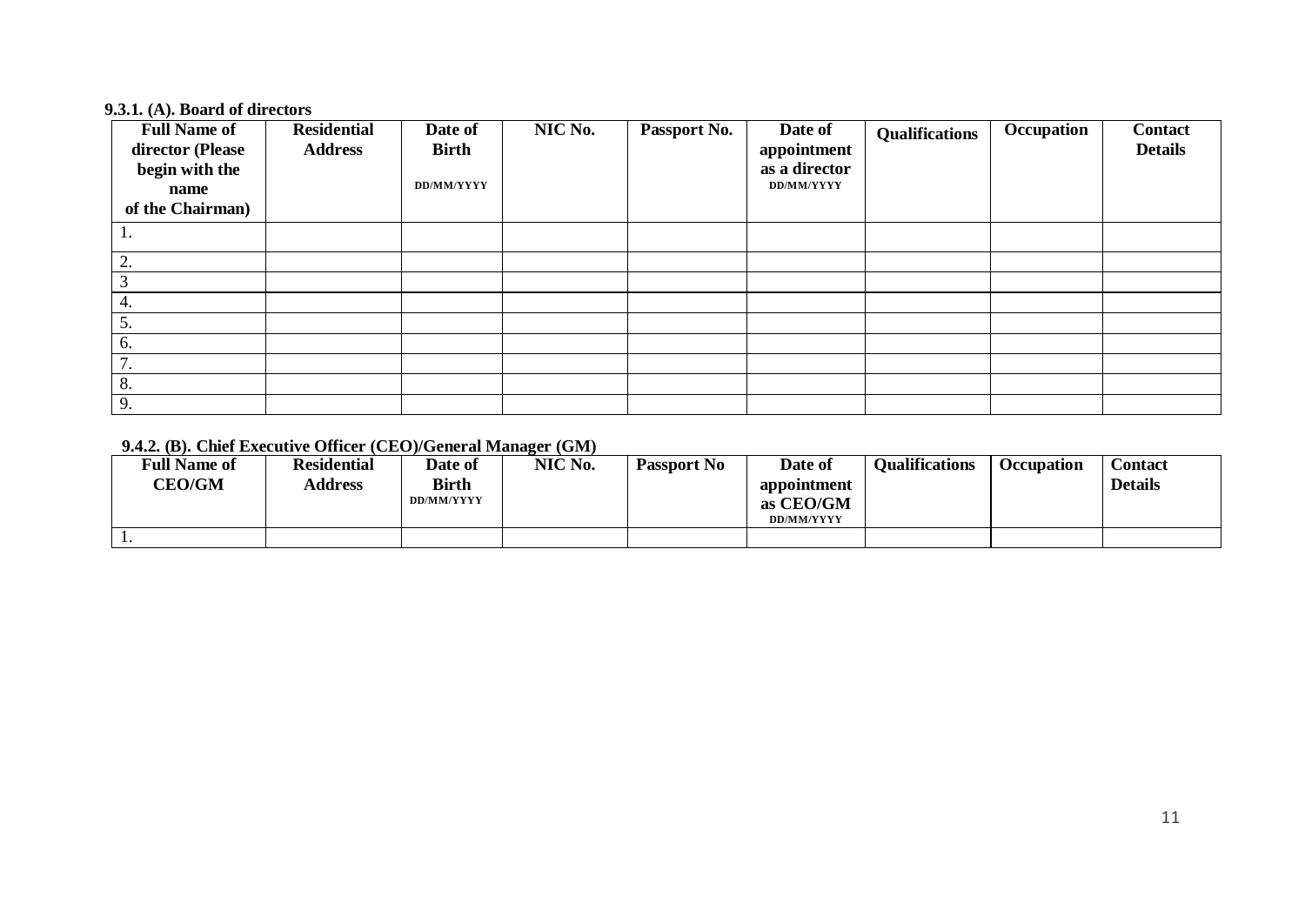We declare that the particulars stated in this form have been verified and are complete in all respects, and that the information is to our knowledge and belief true and accurate.

For and on behalf of ………………………………………………………………….. *(Holding NGO)*

| Names of directors | Signatures |
|--------------------|------------|
| 1.                 |            |
| 2.                 |            |
| 3.                 |            |
|                    |            |
|                    |            |
| 6.                 |            |
|                    |            |
|                    |            |
| 9.                 |            |

Date : ……………………………..

(Common seal of the NGO)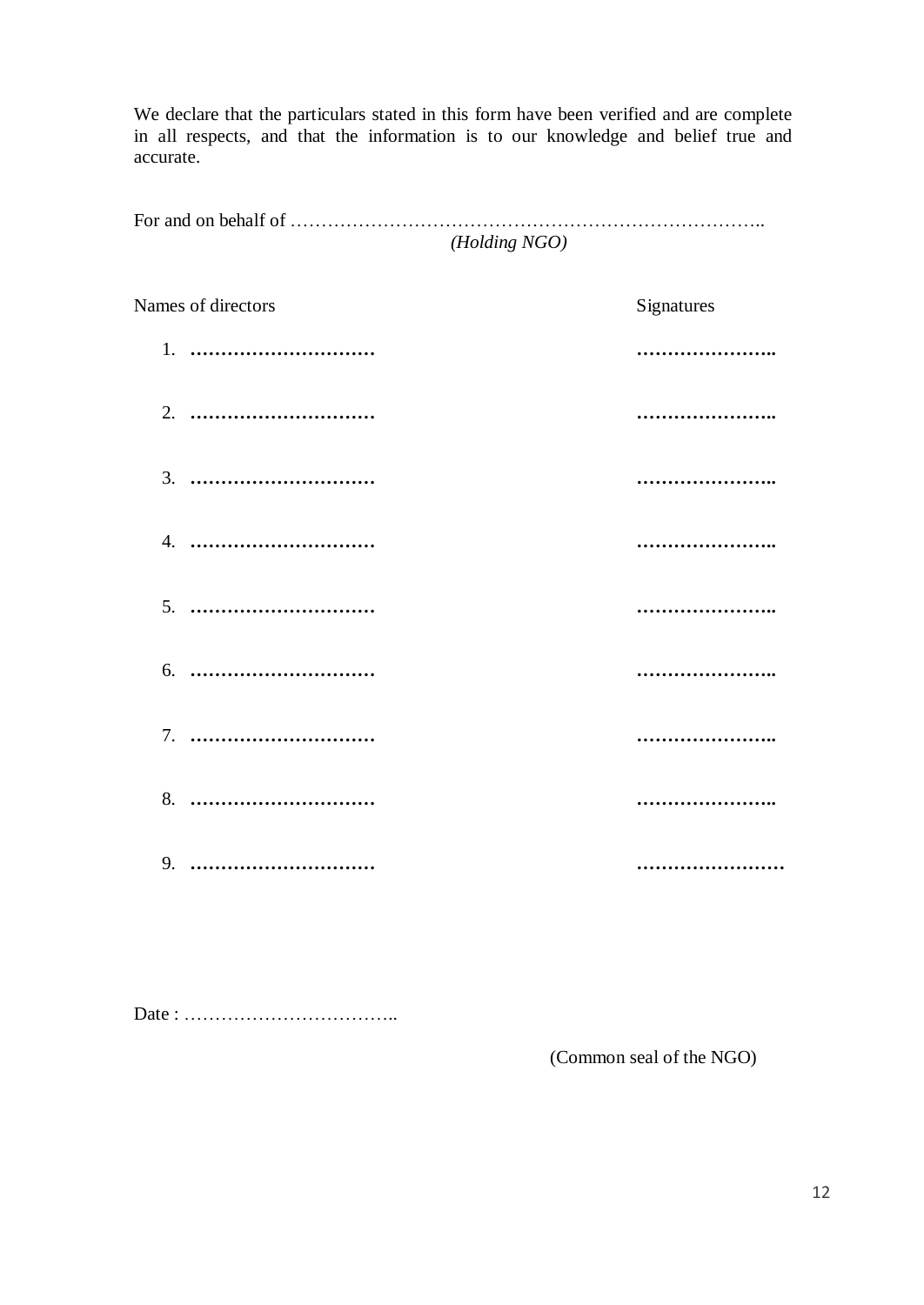### **Documents to be submitted along with the application**

- 1. A certified copy of the Certificate of Registration/Incorporation.
- 2. A certified copy of the Constitution, Memorandum and /or Articles of Association. (If the NGO has constitution of the Mother NGO, a certified statement should be submitted)
- 3. Affidavits and declarations of the directors, CEO/General Manager and person selected for such appointment as per Schedule I  $(A)$  and Schedule I  $(B)$ .
- 4. A letter of confirmation from the qualified auditor on the availability of minimum core capital as at end of the month immediately preceding the month in which the application is made.
- 5. Certified copies of valuation reports of each revalued immovable property.
- 6. Audited financial statements of the applicant NGO and its holding NGO for the last three years.
- 7. Financial statements of the applicant NGO audited by a qualified auditor as at the end of the month immediately preceding the month in which the application is made.
- 8. Organization chart of the applicant NGO.
- 9. A copy of the manual of operations of the applicant NGO.
- 10. A feasibility report, including projections on deposits, lending and other operations, profit and loss, etc., for the first 3 years of operation after obtaining registration.
- 11. Statement of the Board of directors in respect of the NGO's ability to comply with the Directions issued and Rules made under the Microfinance Act No. 6 of 2016.
- 12. Tax clearance certificate issued by the Inland Revenue Department.

*Note: In addition to the above, on receipt of the application, the Director General / Registrar of National Secretariat for Non-Governmental Organizations may, where deemed necessary, require the applicant to furnish such other documents, information or other particulars.*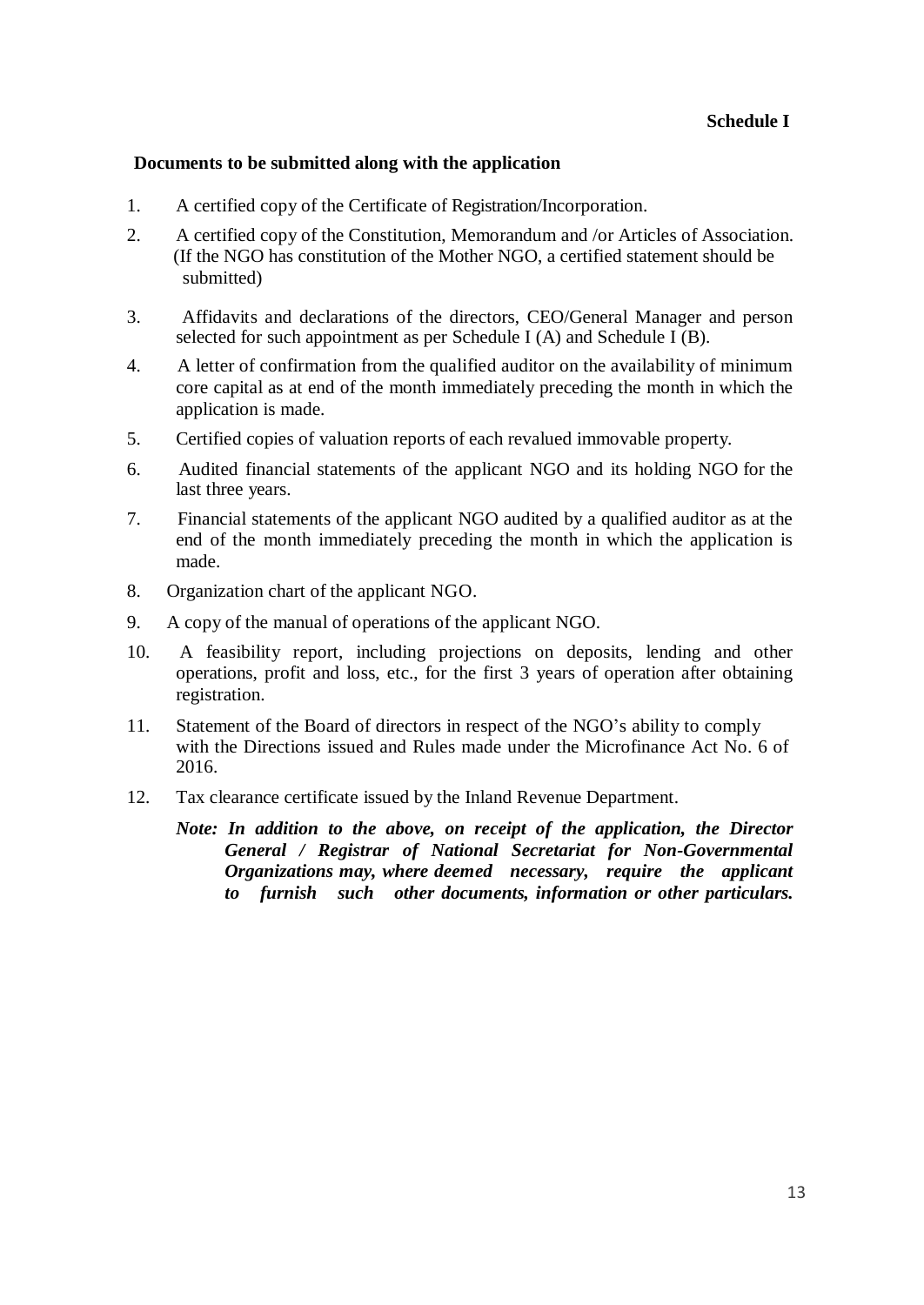### **Schedule I (A)**

#### **Format of the affidavit to be submitted by directors, chief executive officer/general manager and persons selected for such appointment**

## **Affidavit**

| Buddhist/Hindu/Christian/Catholic/Muslim do hereby solemnly, sincerely and truly declare and |  |
|----------------------------------------------------------------------------------------------|--|
| affirm/make oath and state $^1$ as follows:                                                  |  |

- 1. I am the affirmant / deponent above named.
- 2. I am a / the………………………………………….(designation) /I have been selected for appointment as a/the …………………………………………………….(*designation*) of………………………………………………………..…………….(*name of the NGO*).
- 3. I affirm/state that I possess the following academic and /or professional qualification/s in the relevant fields:

- 4. I affirm/state that the effective experience I possess in microfinance business, banking, finance, law or administration or other relevant discipline is as follows: …………………………………………………………………………………………… …………………………………………………………………………………………… ……………………………………………………………
- 5. I affirm/ state that I am not being subjected to any investigation or inquiry in respect of a fraud, deceit, dishonesty or other similar criminal activity, conducted by the police, any regulatory or supervisory authority, professional association, commission of inquiry, tribunal, or any other body, established by law, in Sri Lanka or abroad;
- 6. I affirm/ state that I have not been found by any regulatory or supervisory authority, professional association, commission of inquiry, tribunal, or any other body established by law, in Sri Lanka or abroad, that I have committed or have been connected with the commission of any act which involves of fraud, deceit, dishonesty or other similar criminal activity or non-compliance with any statute or rules, regulations, directions or determinations issued thereunder;
- 7. I affirm/ state that I am not being subject to court proceedings or have been convicted by any court for an offence involving an act of fraud, deceit, dishonesty or other similar criminal activity;
- 8. I affirm/ state that I have not been convicted by any court for an offence involving moral turpitude;
- 9. I affirm/ state that I have not been declared an undischarged insolvent or a bankrupt, by any court in Sri Lanka or abroad;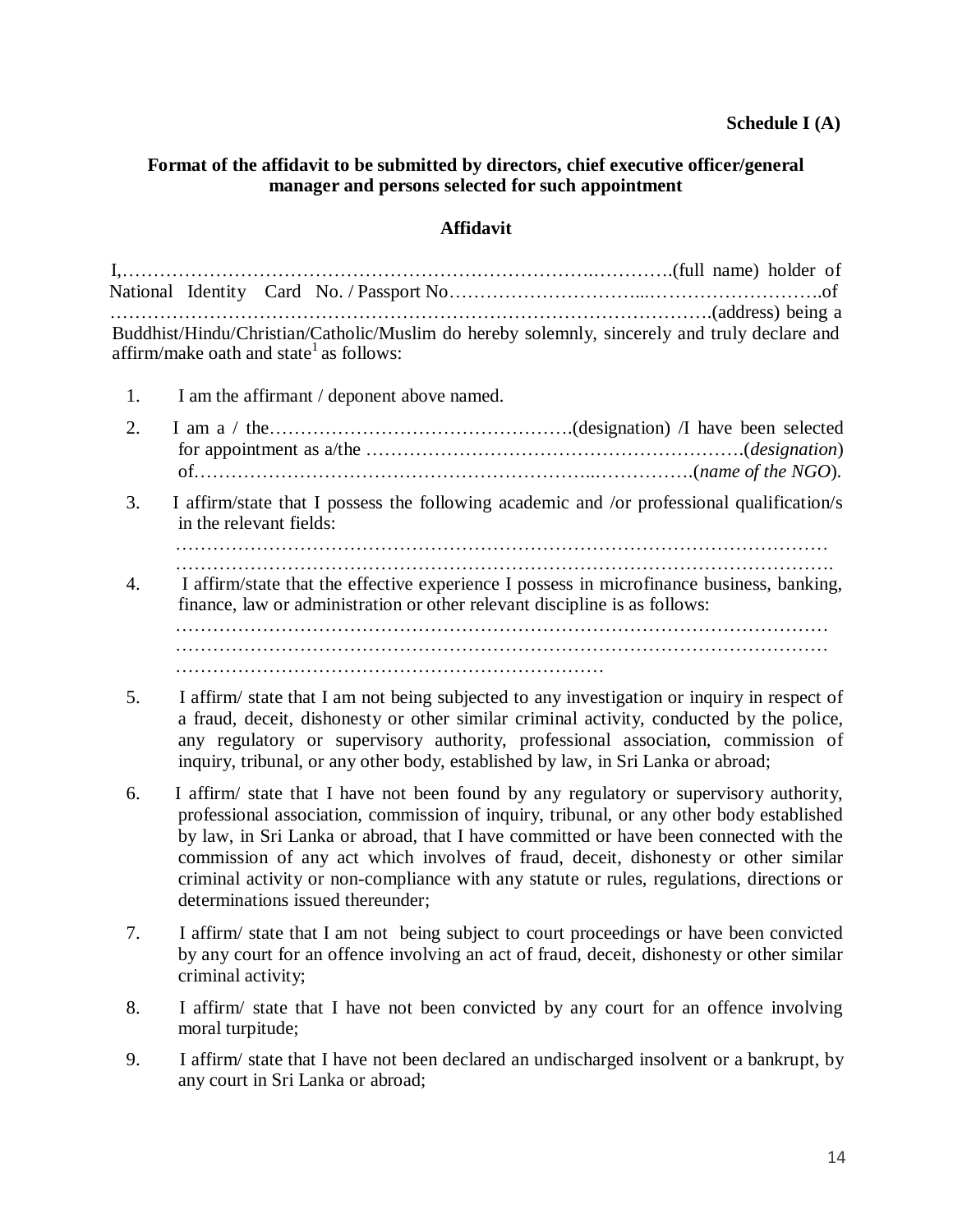- 10. I affirm/ state that I have not failed to satisfy any judgment or order of any court to repay a debt;
- 11. I affirm/ state that I have not been removed or suspended by a regulatory or supervisory authority from serving as a director, chief executive officer or other officer in any corporate body in Sri Lanka or abroad;
- 12. I affirm/ state that I have not been declared by a court of competent jurisdiction to be of unsound mind;
- 13. I affirm/ state that I am not a chief executive officer, director or holding any other position of authority in any licensed bank or a non-bank financial institution;
	- (i) whose licence or business has been cancelled or suspended on grounds of regulatory concerns; or
	- (ii) which has been wound up or is being wound up or which is being compulsorily liquidated whether in Sri Lanka or abroad.
- 14. I affirm/ state that I am not a director or an employee of another licensed microfinance company.

| The averments contained herein                               |  |
|--------------------------------------------------------------|--|
| were read over to the affirmant/                             |  |
| deponent who having understood                               |  |
| the contents hereof and having                               |  |
| accepted same as true, affirmed/                             |  |
| swore to and placed his/her                                  |  |
|                                                              |  |
| on this $\dots \dots \dots \dots$ day of $\dots \dots \dots$ |  |

| Affix Stamps as |  |
|-----------------|--|
| Applicable      |  |

**Before** me

### **JUSTICE OF THE PEACE / COMMISSIONER FOR OATHS**

#### **Note:**

1 *- Delete inapplicable words.*

> *Christians and Catholics must make oath and state and Buddhists, Hindus, Muslims and persons following any other religion must declare and affirm.*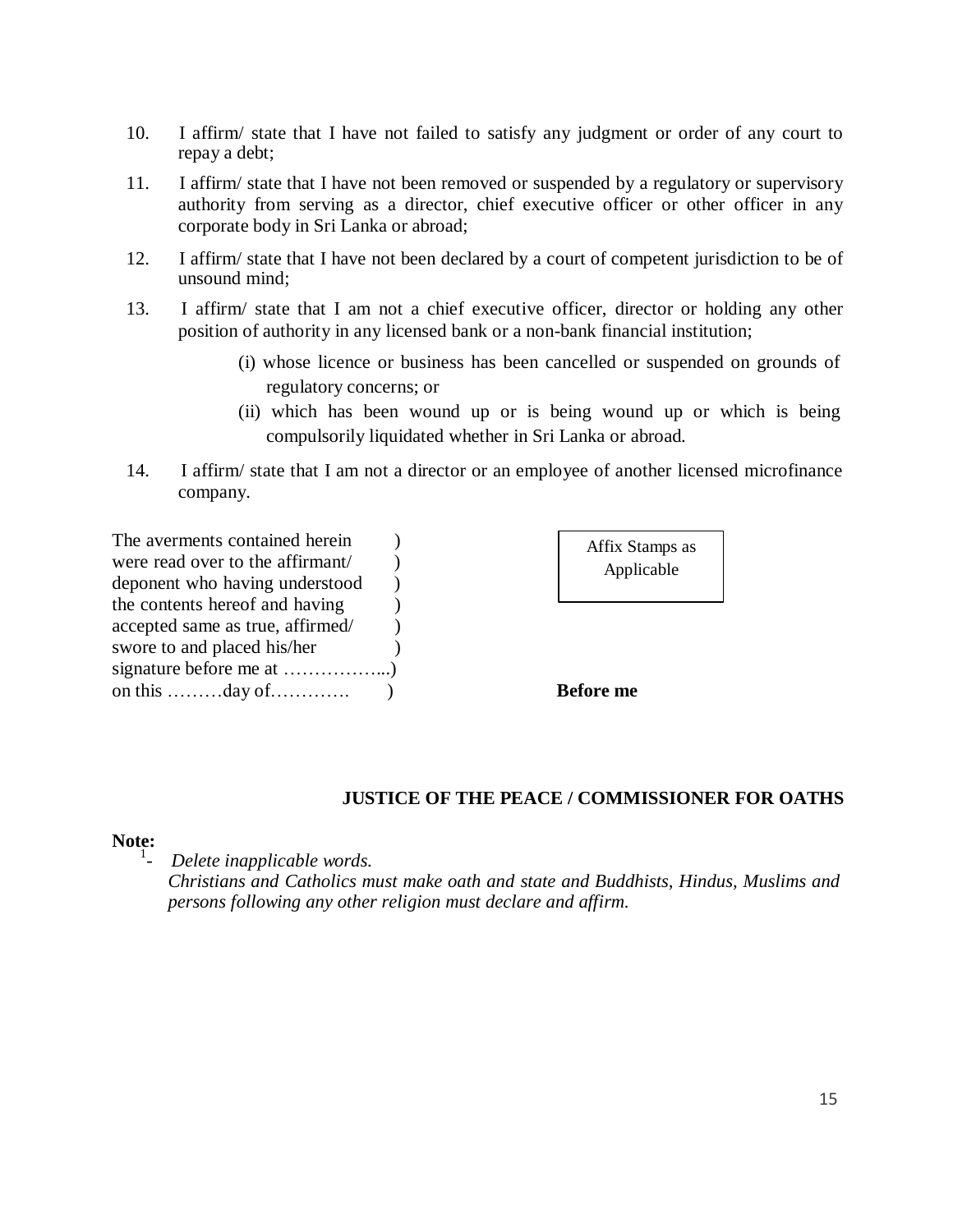| Declaration to be submitted by directors/ Chief Executive Officer/General Manager/<br>Persons selected for such appointment                                                                              |
|----------------------------------------------------------------------------------------------------------------------------------------------------------------------------------------------------------|
|                                                                                                                                                                                                          |
| <b>1. Personal Details</b>                                                                                                                                                                               |
|                                                                                                                                                                                                          |
|                                                                                                                                                                                                          |
|                                                                                                                                                                                                          |
|                                                                                                                                                                                                          |
|                                                                                                                                                                                                          |
|                                                                                                                                                                                                          |
| 2. Appointment to the NGO                                                                                                                                                                                |
|                                                                                                                                                                                                          |
|                                                                                                                                                                                                          |
|                                                                                                                                                                                                          |
|                                                                                                                                                                                                          |
| 2.5 Annual value of benefits derived by director or Chief Executive Officer/General Manager<br>and/or his/her family from company assets.<br>(Example by use of company land, building, vehicles, etc.). |
| 2.6 Expenses borne by the company on account of the maintenance of assets referred to in 2.5 or<br>for reimbursement of any expenses (credit card bills, utility bills etc.)                             |
| 2.7 Purchased value and book value of such assets and the location of immovable assets.                                                                                                                  |
| <b>3. Personal Details of Relatives</b>                                                                                                                                                                  |
|                                                                                                                                                                                                          |
|                                                                                                                                                                                                          |

- 3.3 Passport Number: ……………………………………………………………………
- 3.4 Details of dependent children: ……………………………………………………

|       | Full name | NIC No. | Passport No. |
|-------|-----------|---------|--------------|
| 3.4.1 |           |         |              |
| 3.4.2 |           |         |              |
| 3.4.3 |           |         |              |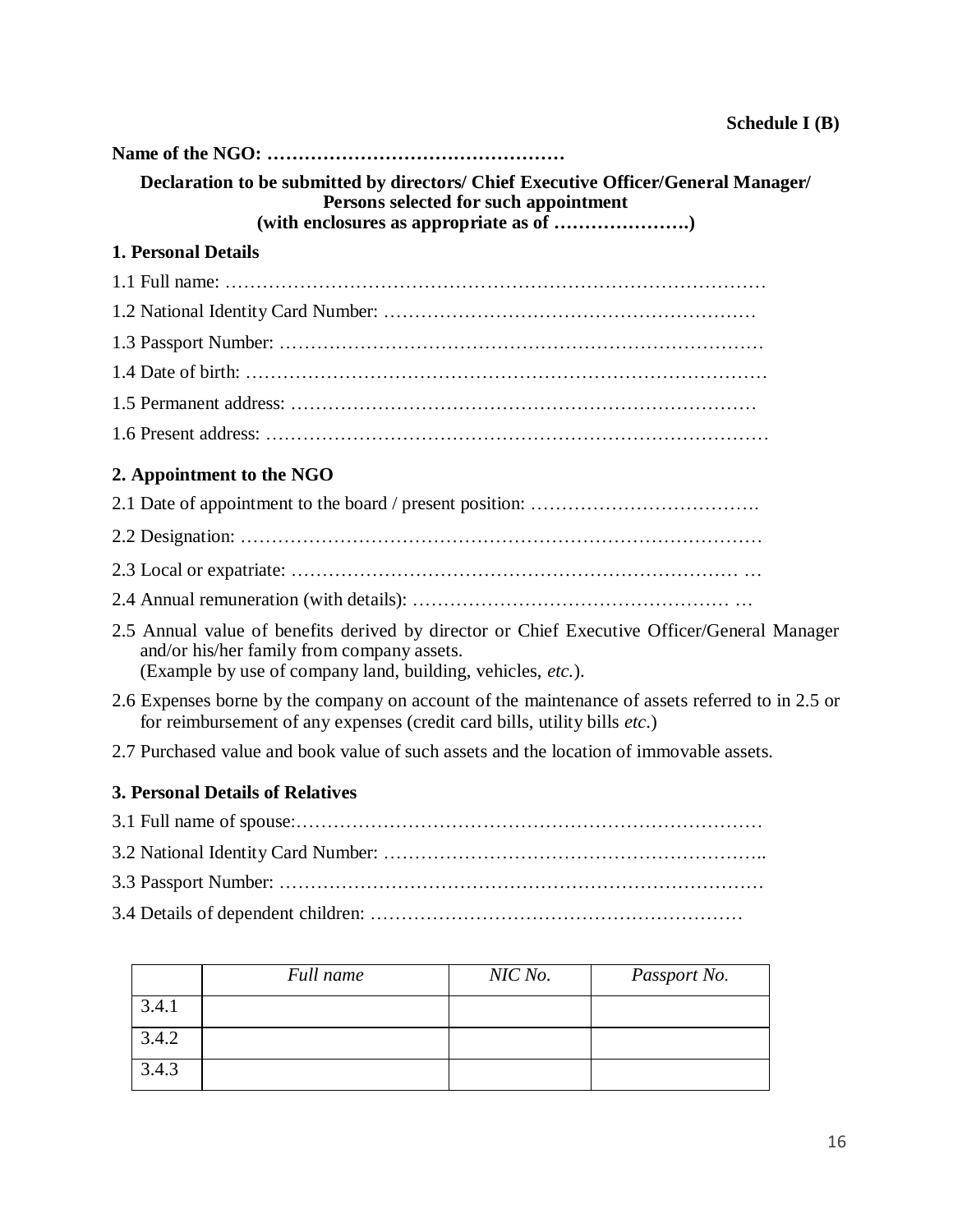# **4. Background and Experience**

Name/s of the other institutions in which he/she is or has been a director or has been employed as the Chief Executive Officer/General Manager:

| Name of the institution | Period of office | Designation |
|-------------------------|------------------|-------------|
|                         |                  |             |
|                         |                  |             |
|                         |                  |             |
|                         |                  |             |

## **5. Shareholdings in Licensed Microfinance Companies and their Related Companies**

Share ownerships in Licensed Microfinance Companies, their subsidiaries and associates, if any, presently held:

| Name of the institution | No. of shares | Percentage of holding |
|-------------------------|---------------|-----------------------|
|                         |               |                       |
|                         |               |                       |
|                         |               |                       |
|                         |               |                       |

### **6. Business Transactions**

Any business transaction the director or chief executive officer /general manager or a person selected for such appointment presently has with the applicant company, its subsidiaries or associates (if any) and other financial institutions.

| Name<br>of the<br>institution | Nature of<br>transaction | Amount as at<br>dd/mm/yyyy<br>(Rs. mn) |                           | Loan<br>Classification<br>(performing/<br>non- | Collateral |           |
|-------------------------------|--------------------------|----------------------------------------|---------------------------|------------------------------------------------|------------|-----------|
|                               |                          | Limit                                  | <i><b>Outstanding</b></i> | <i>performing</i> )                            | Type       | Value     |
|                               |                          |                                        |                           |                                                |            | (Rs. mn.) |
|                               |                          |                                        |                           |                                                |            |           |
|                               |                          |                                        |                           |                                                |            |           |
|                               |                          |                                        |                           |                                                |            |           |
|                               |                          |                                        |                           |                                                |            |           |
|                               |                          |                                        |                           |                                                |            |           |